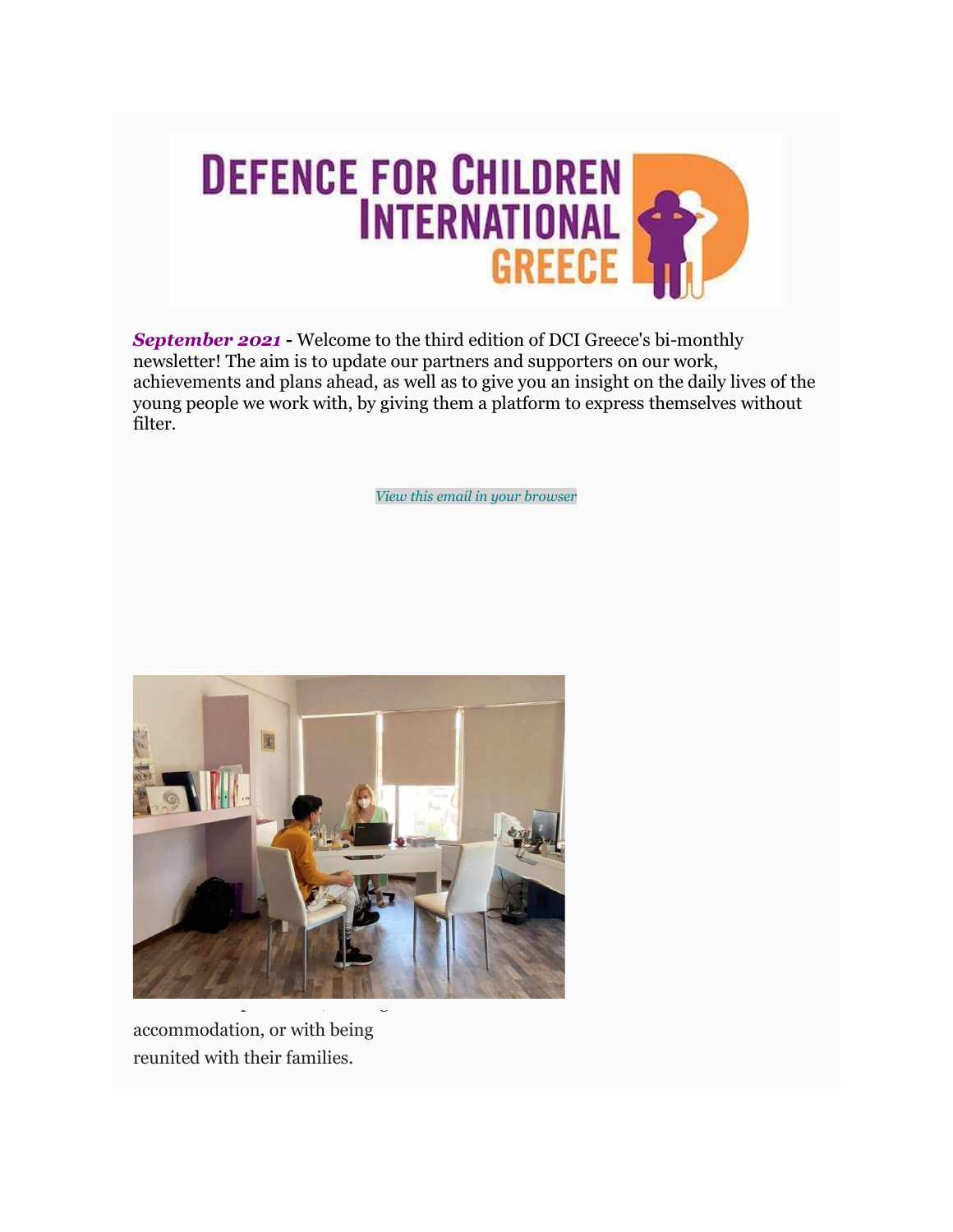## **Absence of child-friendly procedures and lack of coordination.** *Through this story, we wish to highlight the institutional violence children on the move experience in Greece*:

Earlier this month, DCIG took up the case of a 16-year-old refugee girl that was being abused by her 30-year-old husband. Not only had the girl been forced into child marriage, she also had a 5-months old baby with that man, and feared for her and her baby's life when she contacted our Helpdesk. She told our lawyers she had reported her husband's abuse to the Hellenic police, and that policemen had come to her house to arrest him, but that he had been let go of only a few hours later. Fortunately, the young girl had been able to escape and was hiding at a safe place when she reached out, but she was scared and in need of help.

DCIG immediately activated the protection mechanisms and contacted the competent authorities to find a shelter for the girl and her baby. A few days later, DCIG was informed that a shelter had been found. That same day, the girl called the Helpdesk in sheer panic, as she believed she was being abducted by her husband. Two men had come to her house to take her and her baby, and had forced her into a van without giving her any explanation on who they were and where they were taking her... Our lawyers managed to get on the phone with the men who explained to them they were policemen -dressed as civilians- and that they had been ordered by the prosecutor's office to take the girl to a children's hospital while a shelter was being found. They had not been able to explain that to the girl as they couldn't understand her.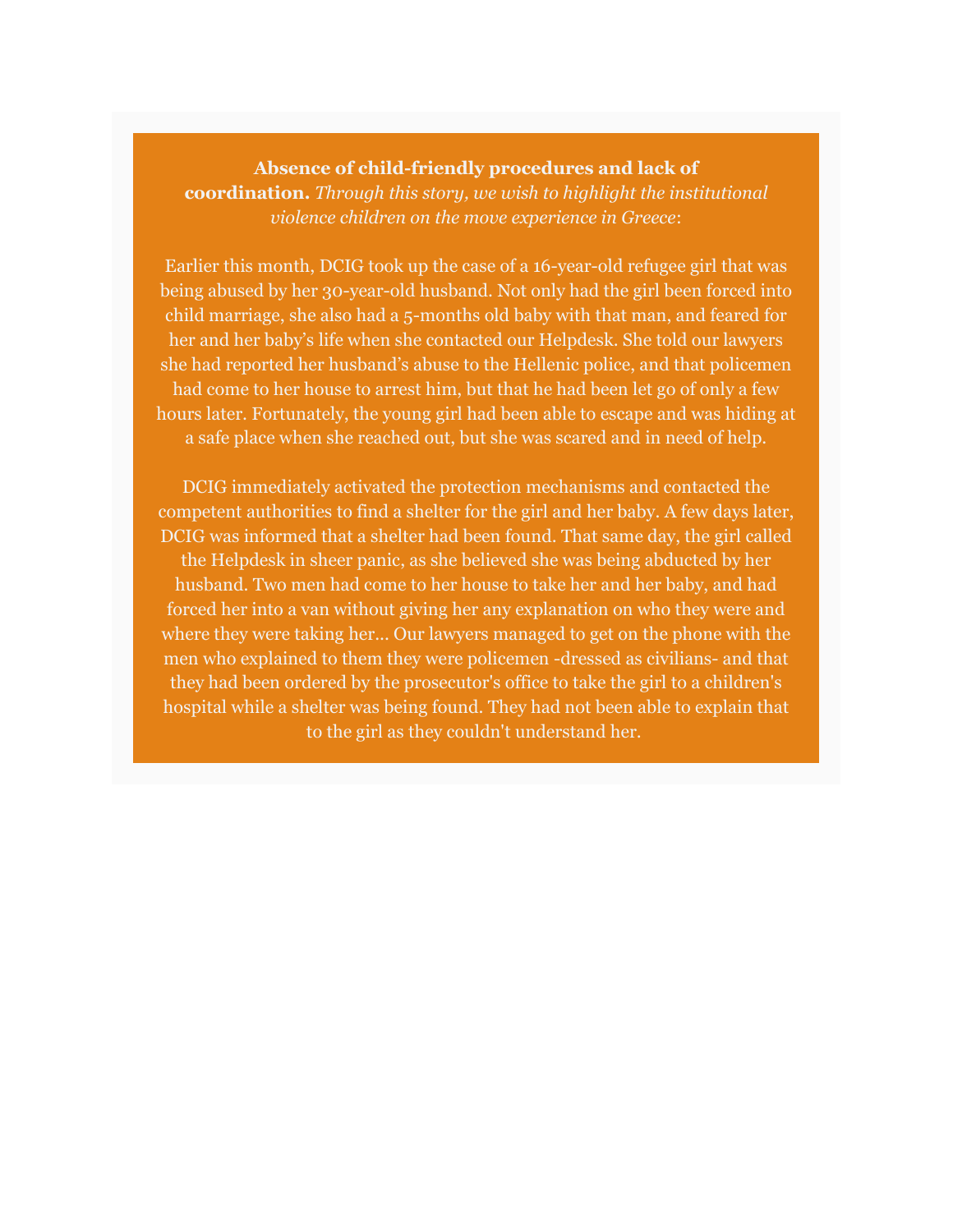

However, the story doesn't end here... The policemen took the girl and her baby to the children's hospital, but once they got there, they were told that the girl and her child could not be taken in because they didn't accept any patient over 15 years old. Because the girl couldn't be placed in the hospital, it was decided that she and her baby would be placed in protective custody at the police station until she could enter the shelter – which would take days. Protective custody, which is effectively jail, was not an option for our Helpdesk. We thus intervened, and moved heaven and earth to avoid this situation, which payed off as our lawyers convinced the shelter to let the girl self-isolate before moving there.

Now, the girl has been moved to a shelter but she was unable to take the baby with her as the shelter didn't accept to take the baby in. Our lawyers are actively looking for ways to keep the mother and the child together, as we believe it is in the best interest of both to stay together.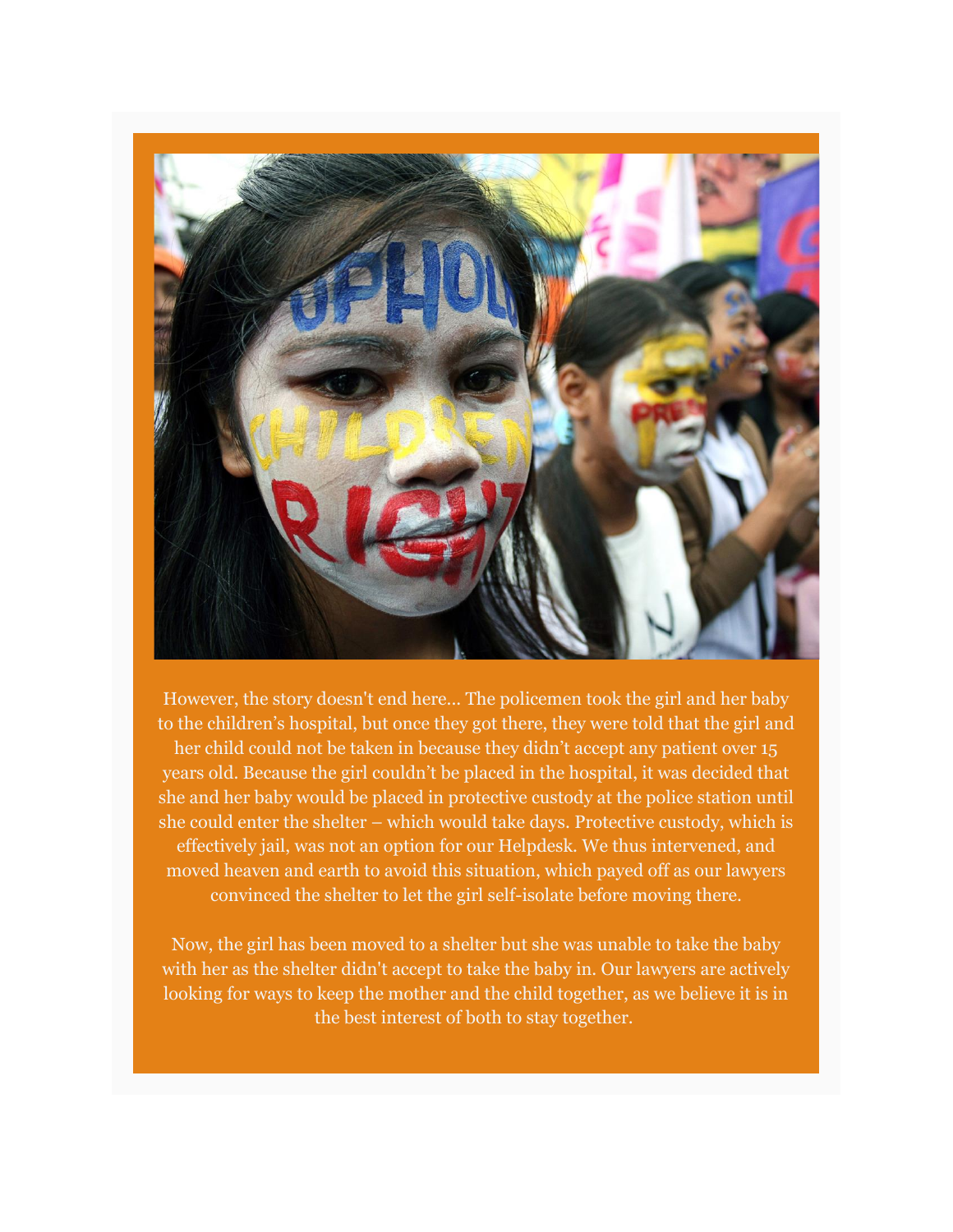## From this story, we can identify many faults in the child protection system in Greece:

- The girl was not made aware of her rights, was not informed that the men were from the police and were taking her somewhere safe. This procedure was everything but child friendly.
	- Secondly, their was a clear lack of communication and information sharing between the different services. The prosecutor who had ordered that the policemen come get the girl to place her in the hospital was not aware that a shelter had already been found for the girl.
- All of this happened without informing her legal representatives. It should be the rule of thumb to inform the legal representatives, who know the girl and have her best interests at heart of such decisions.
	- The lack of communication from the prosecutor's office and the police with the hospital and the girl's legal representatives created a counterproductive and potentially dangerous situation that could have easily been avoided.
	- Keeping the mother and the child together should be a priority in these type of cases, but the rights of children seem to be secondary for the current system.

With this story, we wish to highlight the chronic, structural and institutional type of violence that children on the move face on a daily basis in Greece. We urgently need to reform the current system to include child friendly procedures, make sure their rights are upheld, and that all the actors are working together and on the same page.

*Our legal and protection services in relation to UAM's are currently delivered as part of a broader emergency support programme to UAMs (medical, psychological, humanitarian and outreach components) called Themida Greece and is run in collaboration with the NGO Better Days. Our successful and impactful collaboration in the family reunification interventions in Lesvos island in 2019-2020, made us believe that*  when we merge our expertise with the expertise of other Stakeholders who share the same ethics, values, *determination and love for the children our impact can become even stronger.*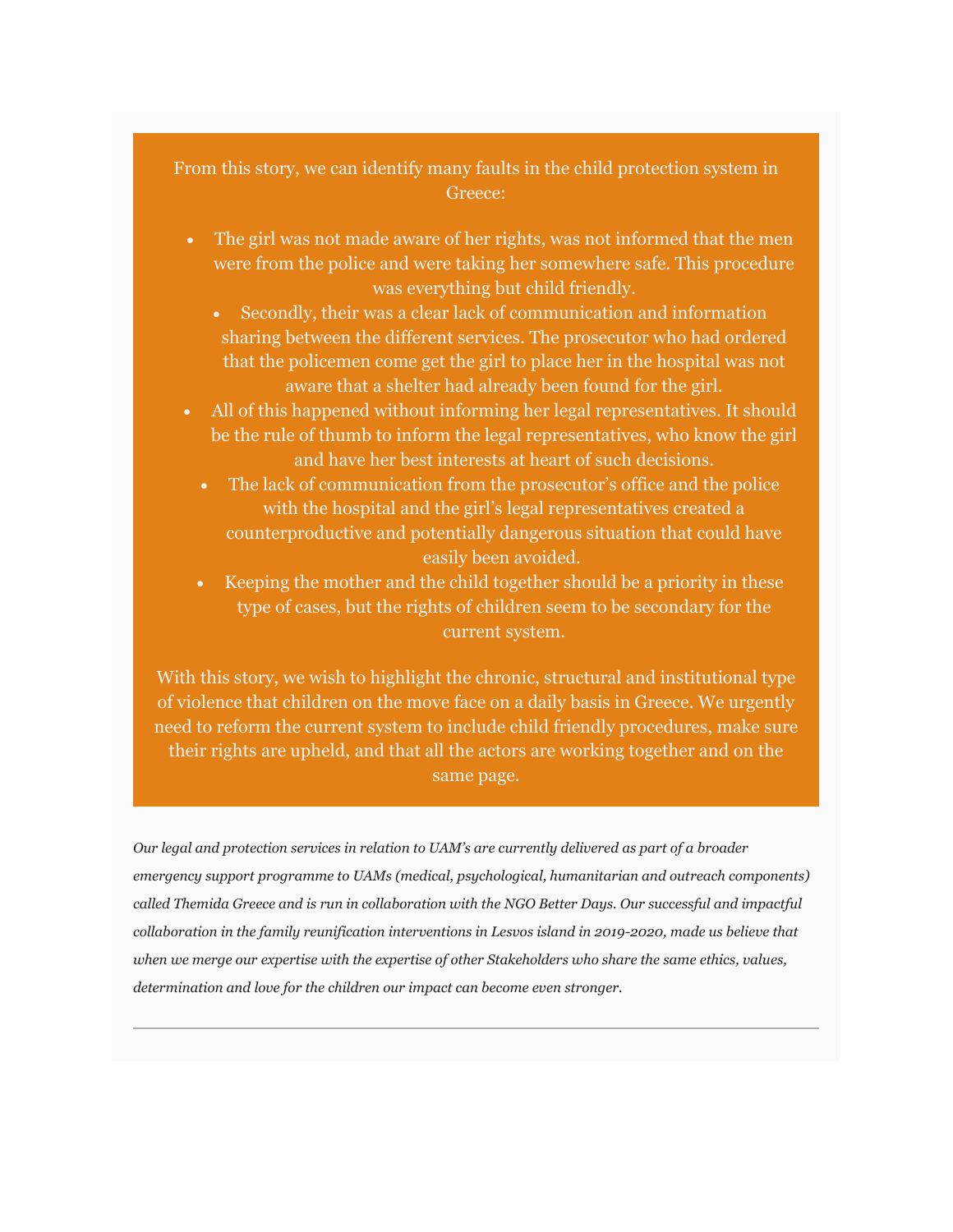**2. Looking back on a successful event:** *On the 28th of June, four young unaccompanied minors from Afghanistan organized their first online youth-led event online: "We are more than a refugee"*



During this event, these four young people discussed their experience as young asylum-seekers in Greece, but also presented their many accomplishments and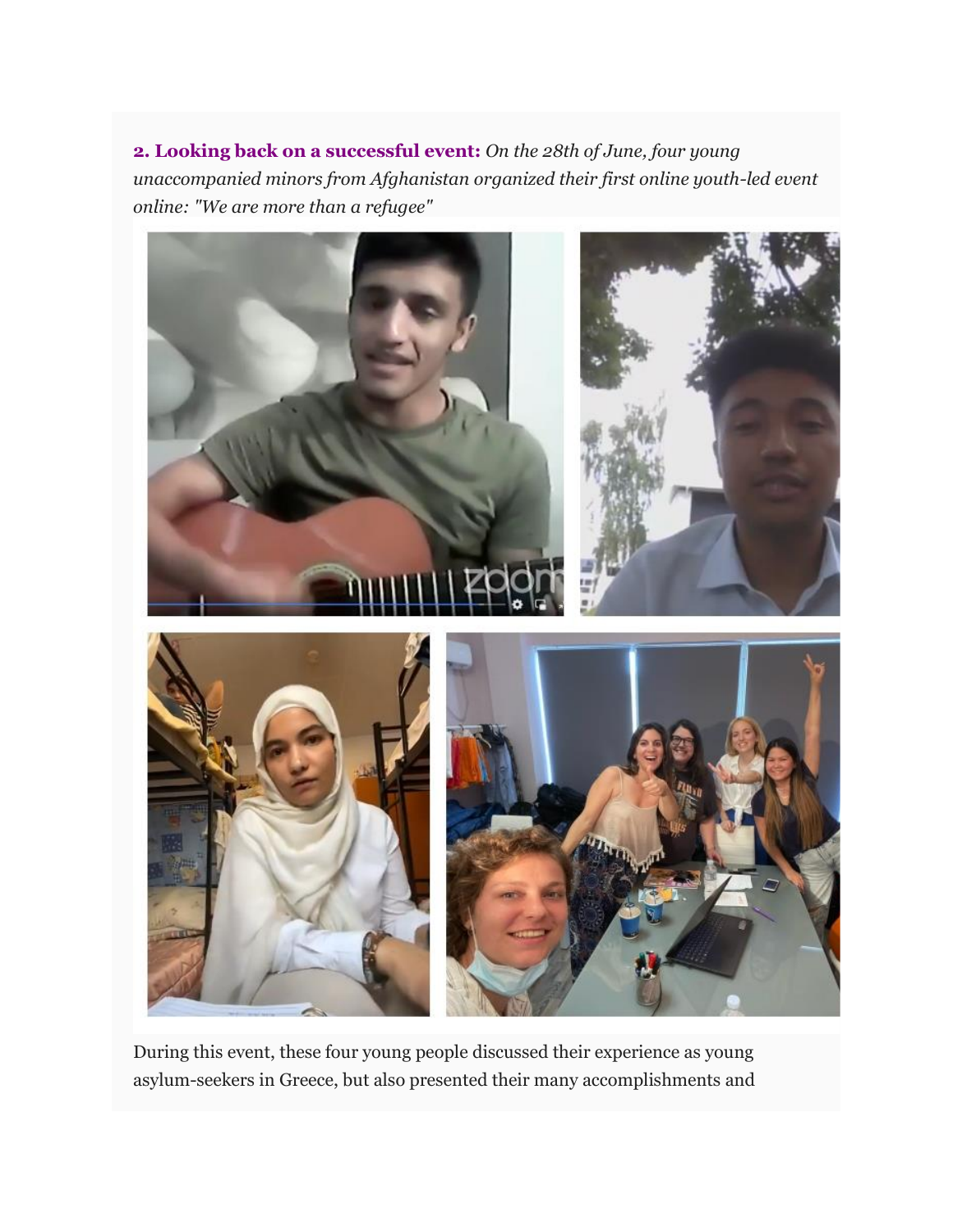discussed their hopes and dreams for the future. Neda, who coordinated the discussion talked about her blossoming career as a journalist and discussed the importance of mental health. Arash spoke about resilience and played the guitar - singing in both Greek and Farsi. Rahmat spoke about his experience as a UAM in Greece and about his decision to move to another European country, he also read one of his poems. Lastly, Parwana talked about refugees' and women's rights, and read a paragraph from her published book.

This event showed us once more that young refugees have immense talent, resilience and drive, and that they deserve all the support, protection and care in the world - and that they need to be included in decisions that affect them. Giving a voice to young refugees is one way to empower them, and making the world a better place. The event can be viewed [here.](https://www.facebook.com/DCIGREECE/videos/1631332677059845)

**3. Afghanis hiding in Tajikistan.** *DCIG's Helpdesk has been actively involved in the protection of 80 Afghanis hiding from the Taliban in Tajikistan.*



On August 22nd, 80 Afghanis, including children fled their home country in a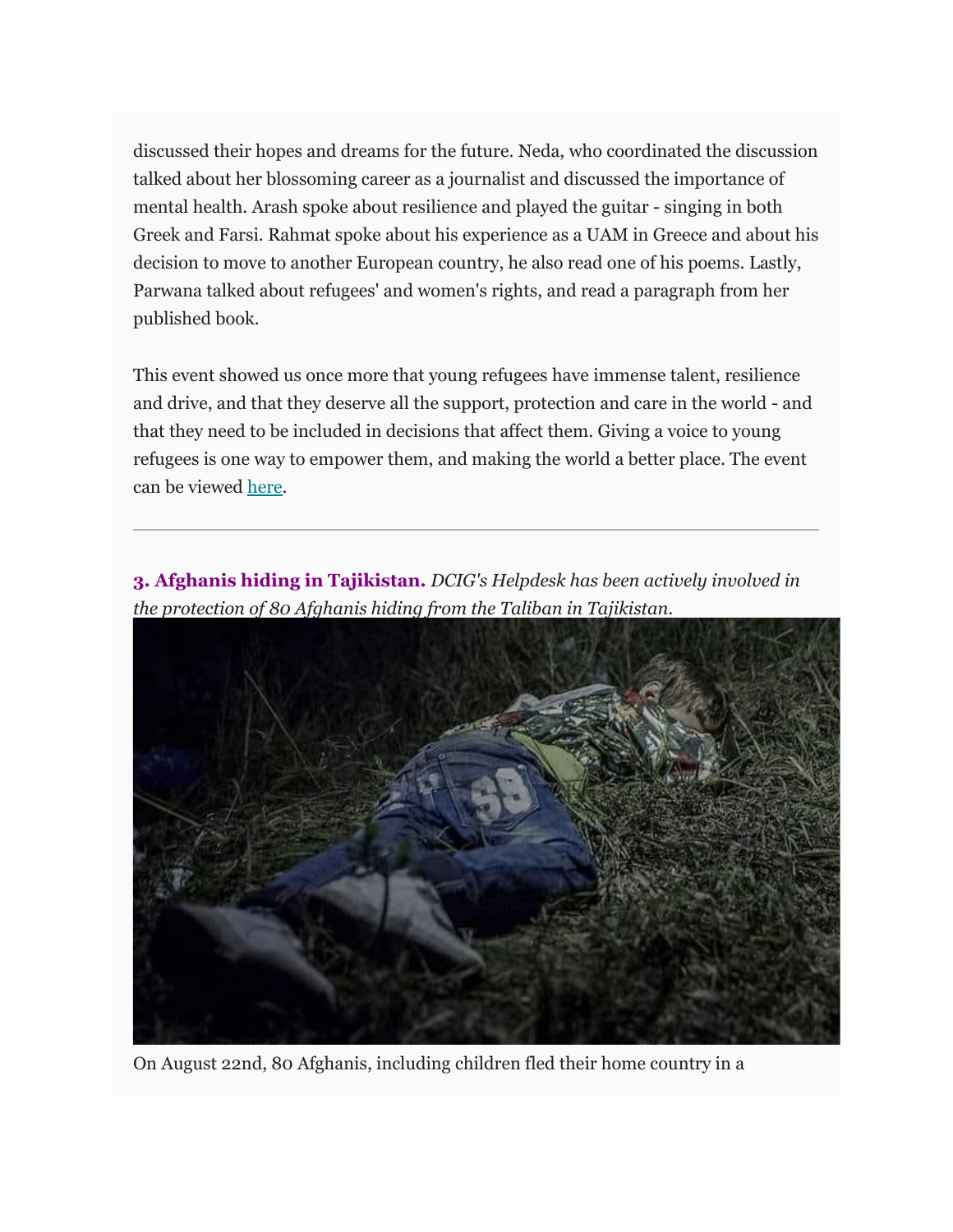desperate effort to save their lives. They reached Tajikistan and claimed international protection there. Instead of receiving the protection they claimed, they were beaten by the border police, were denied access to asylum and were transferred on 'Island 266', situated between Tajikistan and Afghanistan.

DCIG was is direct contact with a family member of one of the refugees on the island and was one of the few organizations to have any information about what was going on on the ground. From the information we could collect, the refugees were stranded without food or water, and without shelter. We were told police officers were guarding the island, making it impossible to escape.

Together with DCI's offices in Geneva, DCIG mobilized UN Special Rapporteurs, the Permanent Representative of the Republic of Tajikistan to the UN Office in Geneva, as well as other relevant stakeholders. At the moment, we are working behind the scenes to shed light on the situation and uphold the right to seek international protection and safety in dignity.

This frightening story supports our belief that **Europe needs to do its fair share in supporting and welcoming displaced people**. With the recent developments in Afghanistan, we urge the international community to cooperate to create a safe passage for Afghan refugees, and **countries breaking their international obligations need to be held accountable**.

## **4. What's coming next months:**

**A) Trainings:** Following the success of our previous training on family reunification, we decided to launch a new season of trainings the following topics:

1) Training on **Family reunification** (2 days): on the 20th and 23rd of October 2021 2) **Introduction to the legal and procedural framework when working with people on the move** (1 day): 23th of November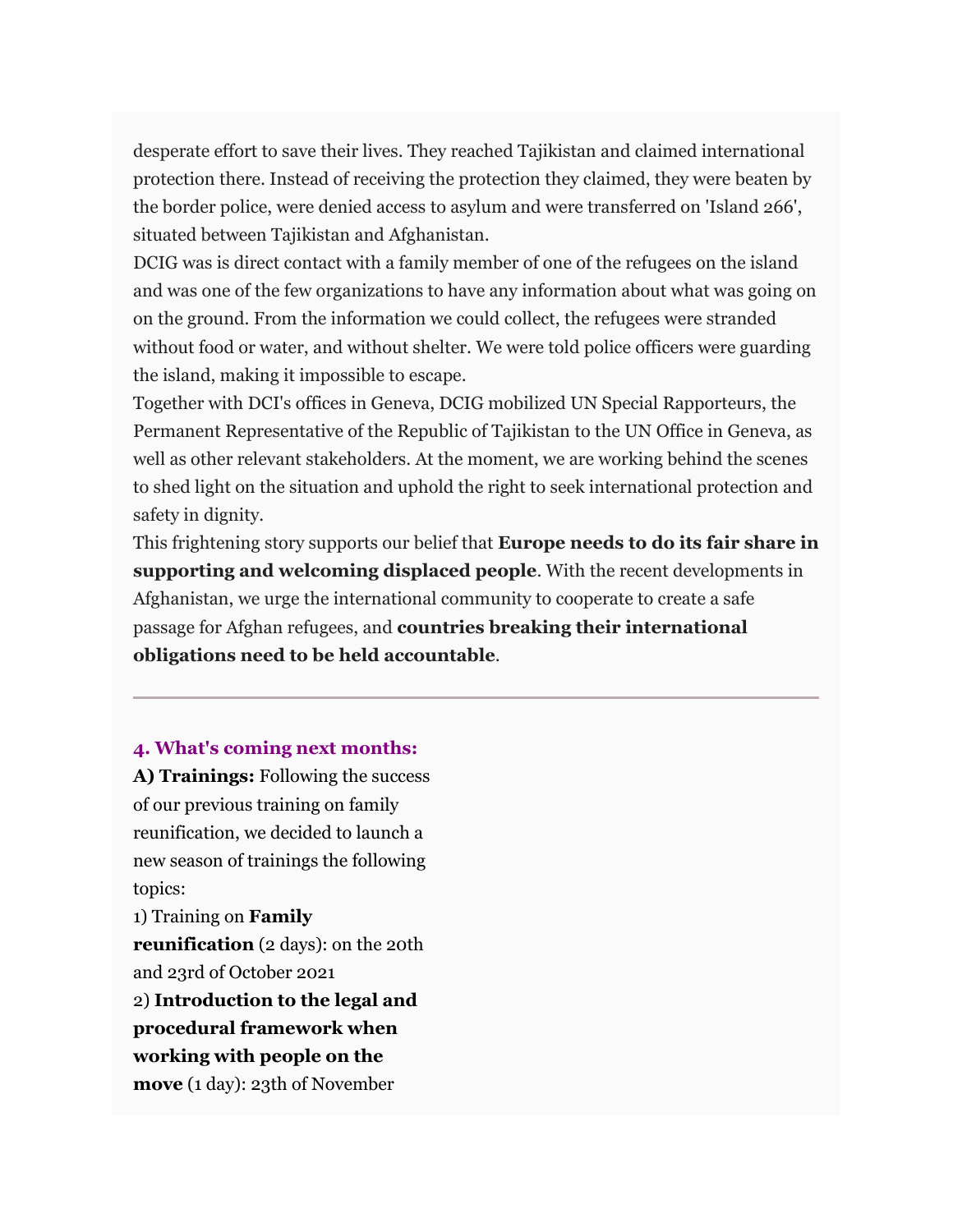2021.

3) In 2022, DCIG will also organize trainings on **Asylum Law, Structural Violence, Child Safeguarding and Child Protection in Emergencies, and on the Wellbeing of children rights' professionals**

If you are interested in participating or would like to have more information on any of these trainings, please e-mail us at delphinecallebaut.dci@gmail.com

#### **B) Real Talk**

**discussions**: Following the success of our online youth-led event back in June, we decided to continue hosting online discussions with youth on the move. Later this month, DCIG Director Nantina Tsekeri and Mahbobe, a young Afghan refugee girl and author will discuss the conditions of Afghan women in Afghanistan and abroad. More talks will follow.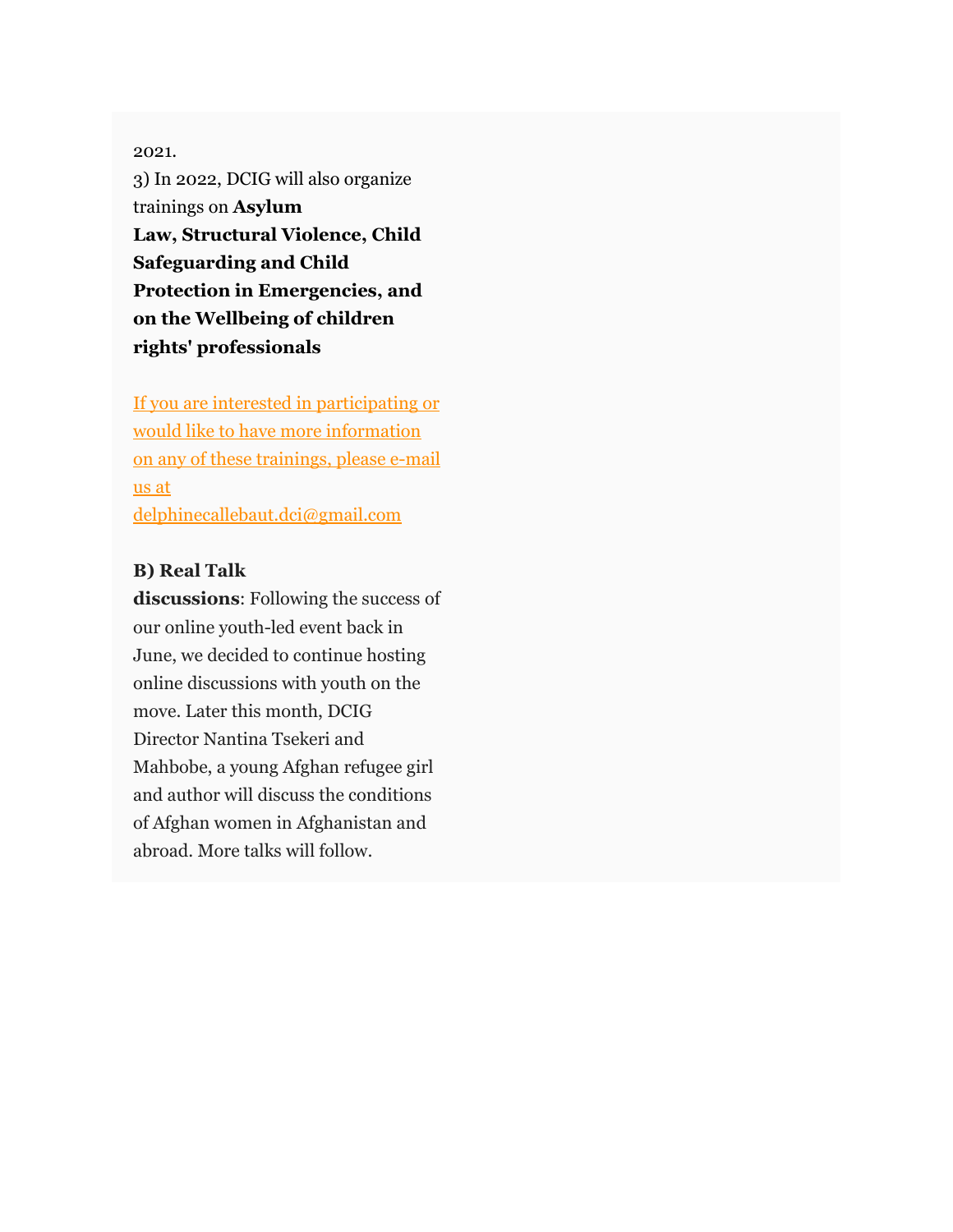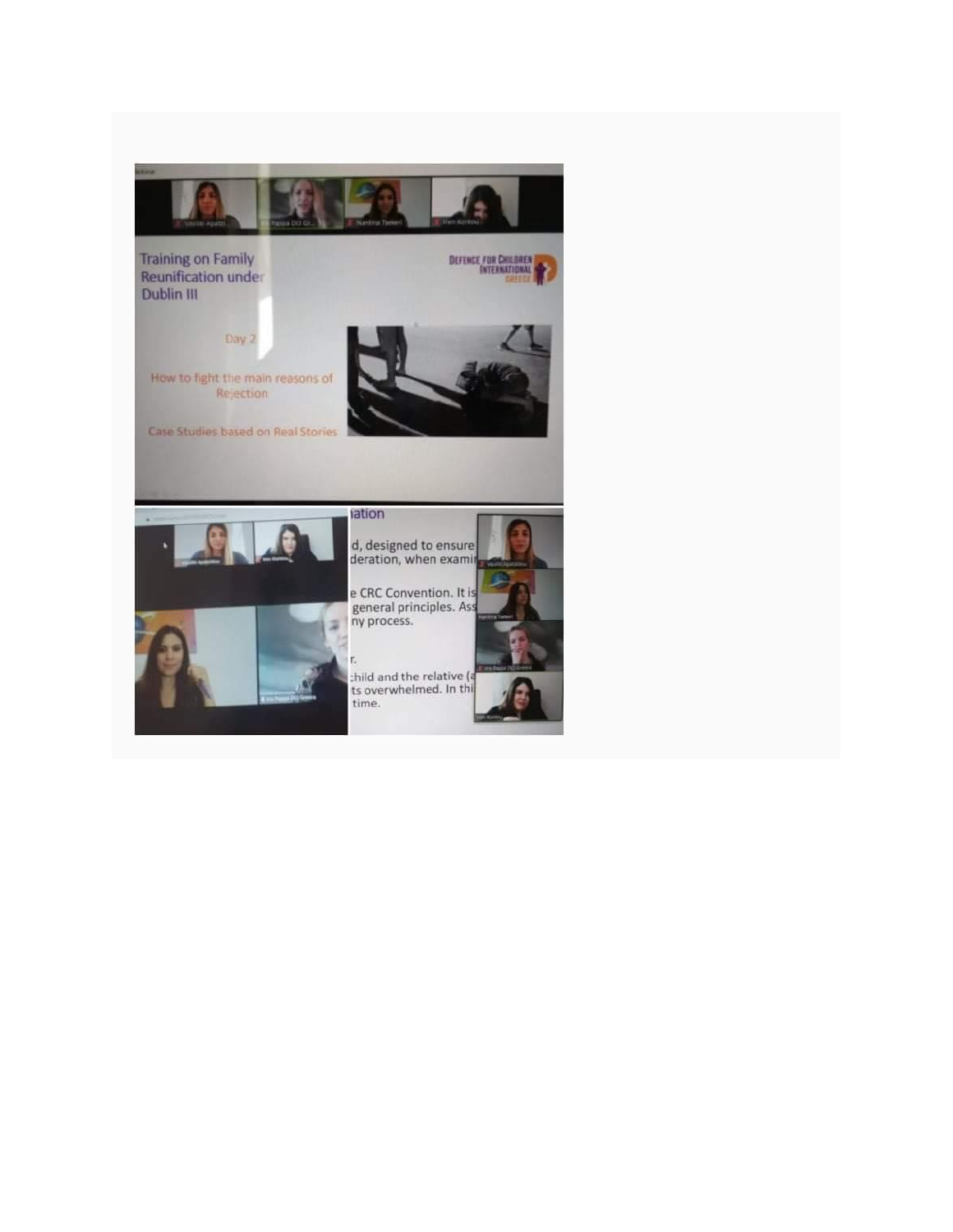

# **5. DCI Training for Youth Facilitators**

From the 12th to the 14th of July, Director of DCI Greece, Nantina Tsekeri, and colleague Iris Pappa participated along with 13 other child protection professionals in a training of trainers, organised in Budapest as part of the BECOME Safe regional project. The purpose of the training was to build the capacity of participants on the different forms of violence affecting children and youth on the move, how to identify and respond to violence against children as well as how to mitigate institutional violence.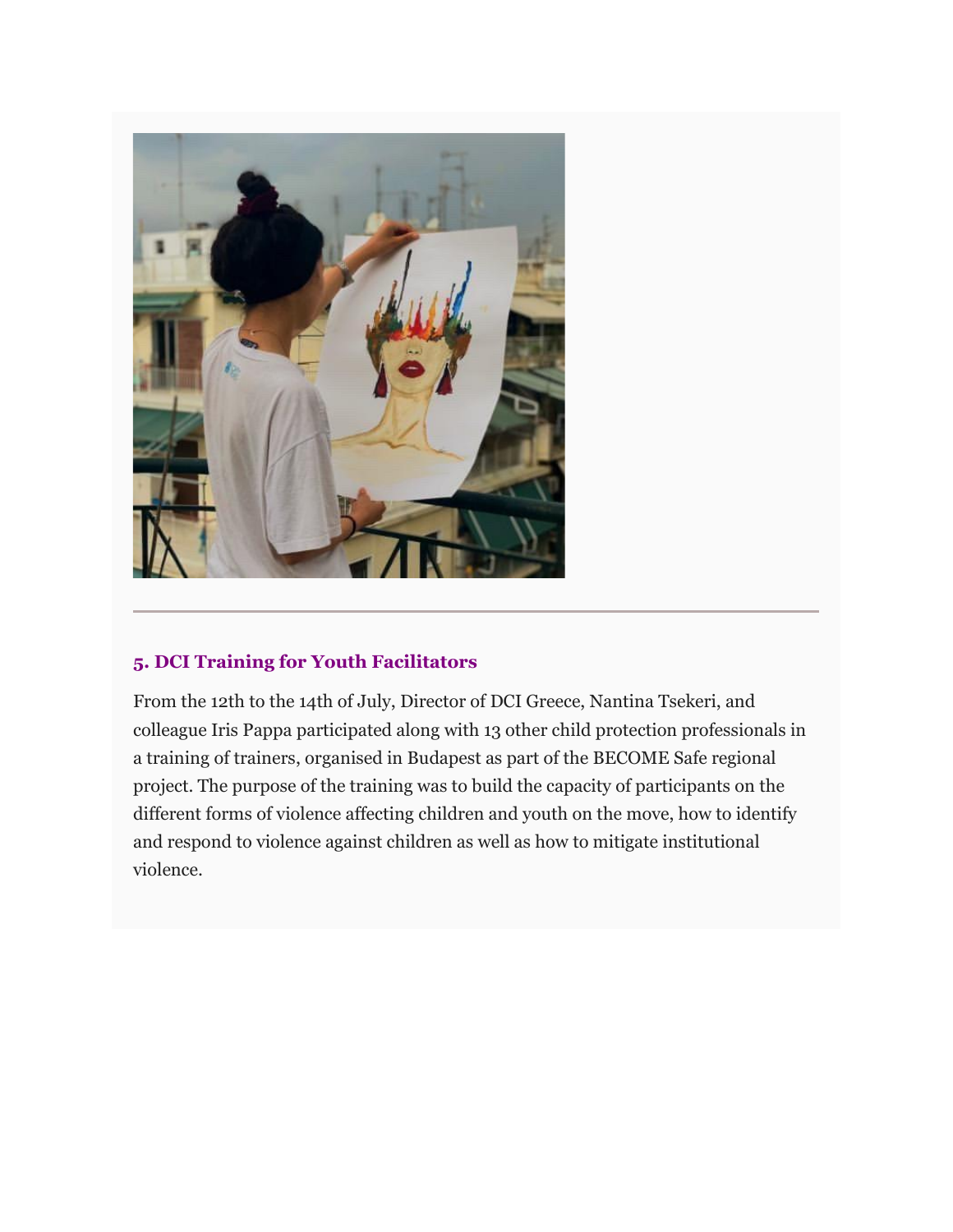

Following the event, trained trainers will be cascading the knowledge further among care and migration professionals in Greece, Belgium, Italy and Spain and hold trainings for youth facilitators. In October, DCIG will hold a Youth Facilitator training to train 10 youth facilitators that will be equipped with the tools and knowledge to empower and raise awareness amongst children and youth on the move on their rights to protection and services.

## **6. DCIG Advocacy:**

**A)** As the situation in Afghanistan keeps worsening, [DCIG came together](https://790023b4-e73d-4390-ab95-f768d5355d24.filesusr.com/ugd/936582_6759031f110749c190efe6545da5df8f.pdf?fbclid=IwAR0uORM521sQaN8z4-RecyRjSsTRKJz3onu2ixrL0IUmrYhCtG7BU7IuhMU) with a large [network of European human rights organisations](https://790023b4-e73d-4390-ab95-f768d5355d24.filesusr.com/ugd/936582_6759031f110749c190efe6545da5df8f.pdf?fbclid=IwAR0uORM521sQaN8z4-RecyRjSsTRKJz3onu2ixrL0IUmrYhCtG7BU7IuhMU) to ask EU States to respond the following way:

-Provide safe evacuation, resettlement and other safe routes to protection for Afghans -Provide humanitarian assistance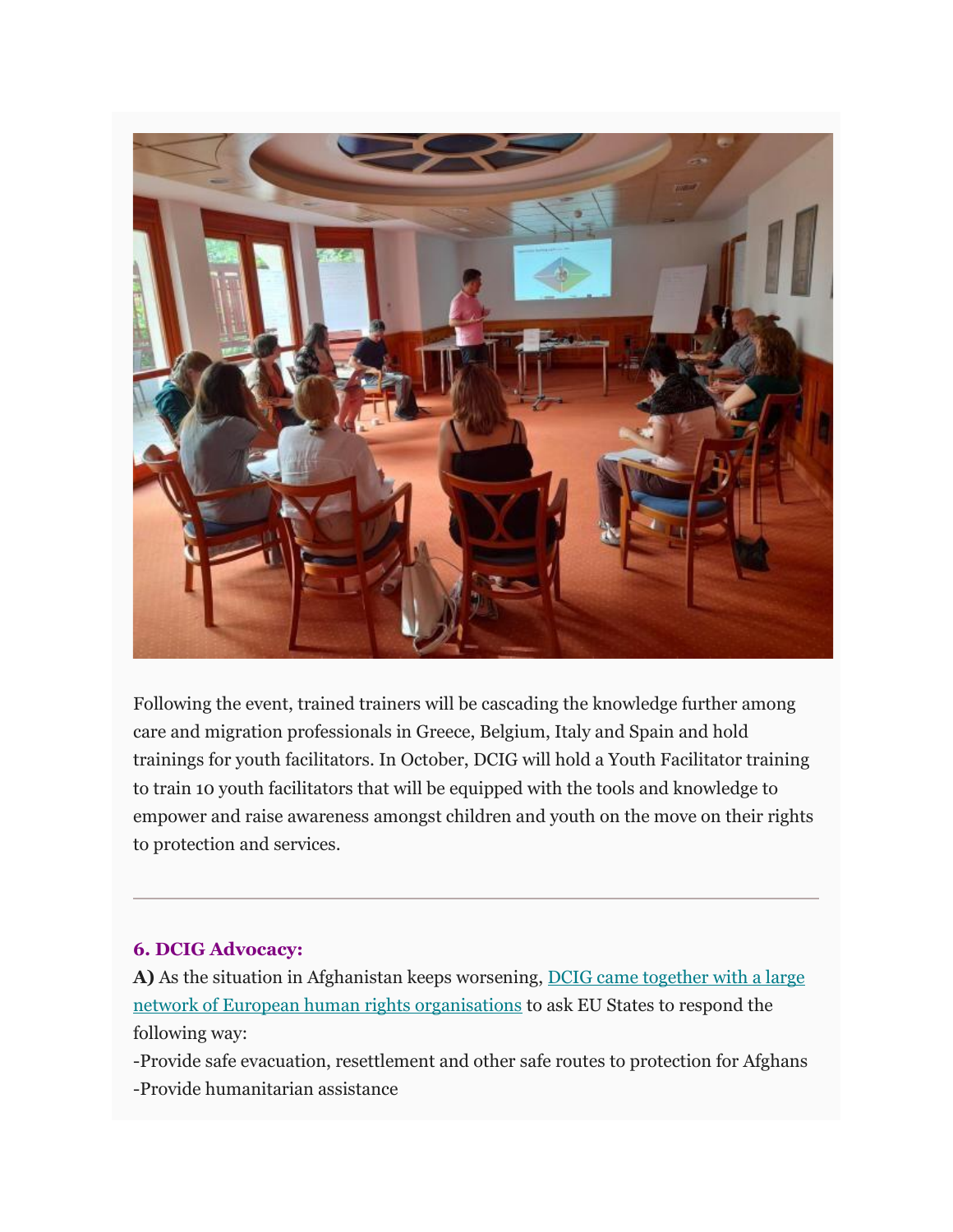-Re-establish security for the people of Afghanistan

-Access to asylum in Europe and ensure rapid access to fair asylum procedure; preparations should be made in Europe now.

**B)** Read here the special summer edition of the Child Rights Observer dedicated to child rights in the context of High Level Political Forum on Sustainable Development Goals.

**C)** DCIG participated in the 88th session of the Committee on the Rights of the Child that continues until 24 September. The programme of work for the CRC 88th Session is available and [can be accessed here.](https://5pfpr.r.a.d.sendibm1.com/mk/cl/f/5V67eh2C8yTr3PFU2Vl4-uXa5NomzN3QjtgORfF54OX_Jdcu1yn5pnxhjxCb3Q4PWimDY7MCMNth66IkoW_OydZOiop1Br8Fi0gg5qGOJ5glDU01RyI3VR1UikV14QcHJcbyIIWN4eJ2BFrxTnfDmtXS_tiTTHmNbxcPDhy0LVhzR1ilj6mnvbu2E-eGo0in40BOL2mBvrJP5KVHjwBTwoMkYVYqEoUbldMUc_xm3pLsmtIw54o_uFPSvCwRXLH_Gdw9SlYEYfQTH8x9JJ278NxEdPHCXr8uGwJaXgxNoV3dOf52hnPnz-CO7R91K3pZ-XjGr90z1pz0-BYTJqff_C0Zlam8jonAP-2q2yDM4oH6nsgbojlgYDuQ8n32f8vcToSpDhSvNwG8WF8W) All the sessions are also available live to the public on the webcast [webtv.un.org,](https://5pfpr.r.a.d.sendibm1.com/mk/cl/f/BheS4L5huK0NpKo4jUmjWo7LJWgm_-FQyNAk7toBMHsvYG0OR0wDiZ5HLX2x7mgzLS3txjSnwKVUhGtW8nprgiiRQvws6524rxsIqp-hCzPhsrBA4ggsv4MrB9-SYtjDFBxLKeCJh0GWiLwG9beBJxHr6ZX37ZcL-BRX32VgVzfm-Hpmhnv1mkT8pVza3IoQ6zhbuS4E30Zhr7iTL3HGV3nRIWEGxVWYPifnnqeoAmlJ) and summaries of the sessions have been compiled by UN Geneva and can be accessed [through the following link.](https://5pfpr.r.a.d.sendibm1.com/mk/cl/f/FO1XVgbiYiOM_TWtggqmwZnMtEo-qd-DsHCIWzZv-nvpE9nSS_ABZZzVLEiP9jwRHqfcsxeDqAenv0e7DLWyV7Dc5hkRV6hzZPmoI3ZrtGYigrK8mV6L5uHpKW814HDGax-1iIg6XSMXPhO78HUcnRfBaktfewt3XU6jwussr5QC1OKMjRYvP4G_rq1PlxKThaJ2NspxOxEXvaunWSv_TypvoCL3MJ1DS7sxLdOHCgBDoT0GuIolrDE5n8pSUut2sH5WbPCo8HwS69NW6TkXyh9IQgW-G0UMlITNO07ddod2) **D)** DCIG participated in the [Day of General Discussion](https://5pfpr.r.a.d.sendibm1.com/mk/cl/f/Mv4wSHuVEN_AaIWGM7kpgHkufz36EU8hBdGmIdbUG1bPojLSXeVd_H8Wp5K0T9bpxF1gRzWJBr2pW0MfabZinc5nWDOCDui44EJlJ6frJ6k_wQTiuL-sNSdh4_q5sHMHpndYnB63hQ2twHLxY6ueMULp3Z91-wptYk8Ie-ZHy447dMQ7MXTetgnM_NfJ5suPoI5lMqvcC0soXWOlE770bzCXOPSEWSL3kK7mUBbDD5Is9qOOPoF9_1hfpDQjEeHMoGyWrtv8mtlXYgE4LfCCbCFlxMZIdZ1p0cDqI7x_i0iyiXeqnfM) that was held on 16 and 17 of September, and was centered around "Children's Rights and Alternative Care".

### **7. News from the field:**

- **Who will be going back to school?** During the 2020-21 schoolyear, it was reported that only 1 in 7 children living in camps were able to attend school. The lack of transportation from camps to schools, understaffing and malfunctioning of reception classes, a lack of spots available at schools and kindergartens as well as resistance by school administrations and local communities against enrolling refugee and migrant children have been the most important barriers, with the situation being particularly bad for children living in camps on the Greek Aegean Islands, where access to schools in the local communities has long been "almost non-existent" for these children.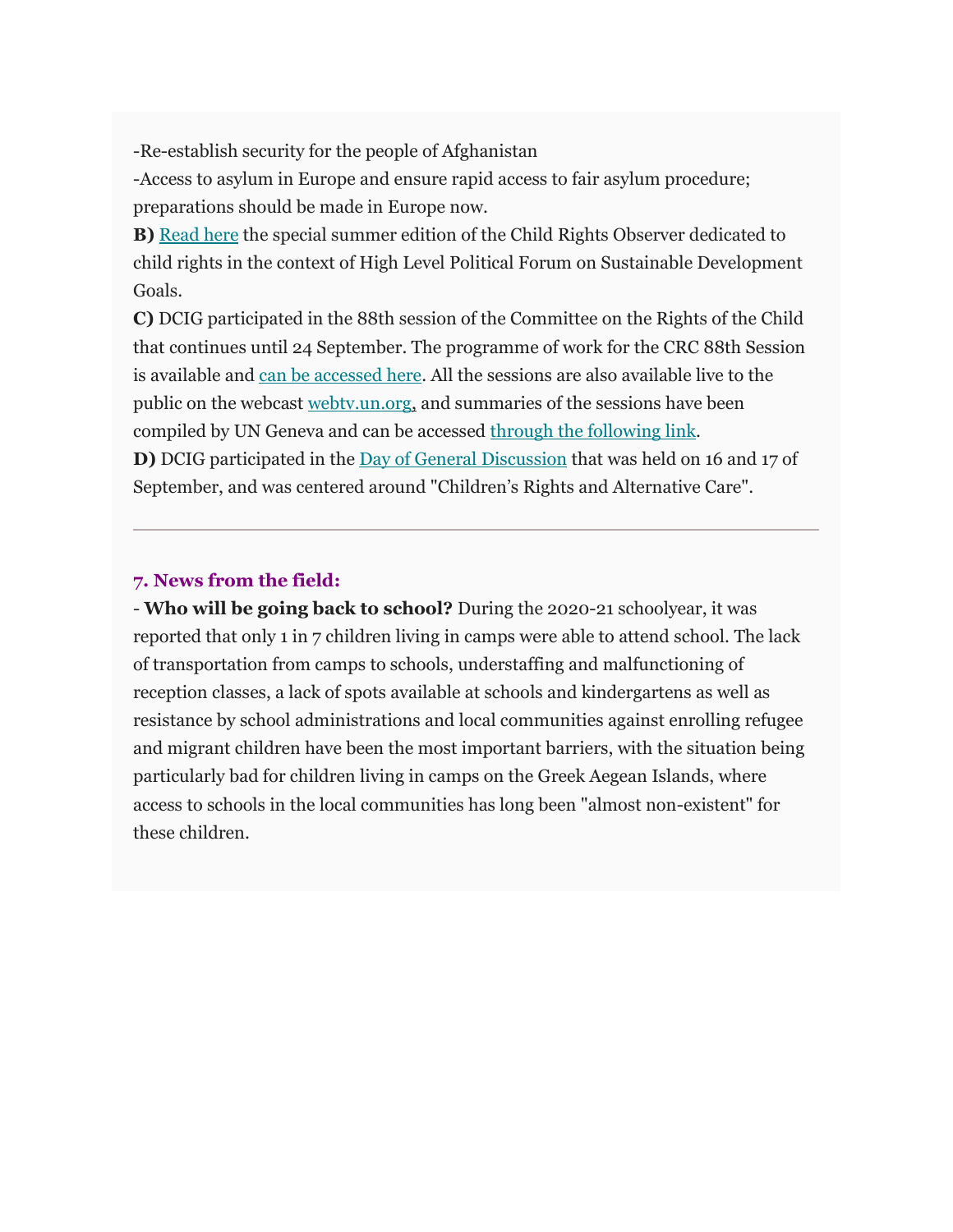

At DCI, we believe that the measures taken by the Greek government to tackle the C19 pandemic normalized the exclusion and ghettoization of refugee and asylum-seeking children, and it is clear that Greece has continuously failed to live up to its obligation to ensure all children can access education. Of course, we welcome the Greek government's commitment to a [3-year plan](https://theirworld.org/news/greece-plan-to-get-every-refugee-child-in-school) with UNICEF to get all migrant children into some form of education, beginning the 13th of September. It gives us hope that this schoolyear will be better, but it will be important for NGOs to keep an eye on the reality on the ground, as the term "some form of education" is a very lose concept. It is also very unclear if there will be formal education programs inside the new prison-like Reception and Identification Centers... We will need to stay alert to new developments.

- This month marked **one year since the fire destroyed Moria refugee camp.** On September 9th 2020, fires ripped through the camp on Lesvos, which spurred the European Union and the Greek government to react and promised there would be "no more Moria" and that there needed to be a "fresh start". However, the reality today urgently calls to improve conditions for those still trapped in camps. People in Greek refugee camps do not live in safe and dignified accommodation. One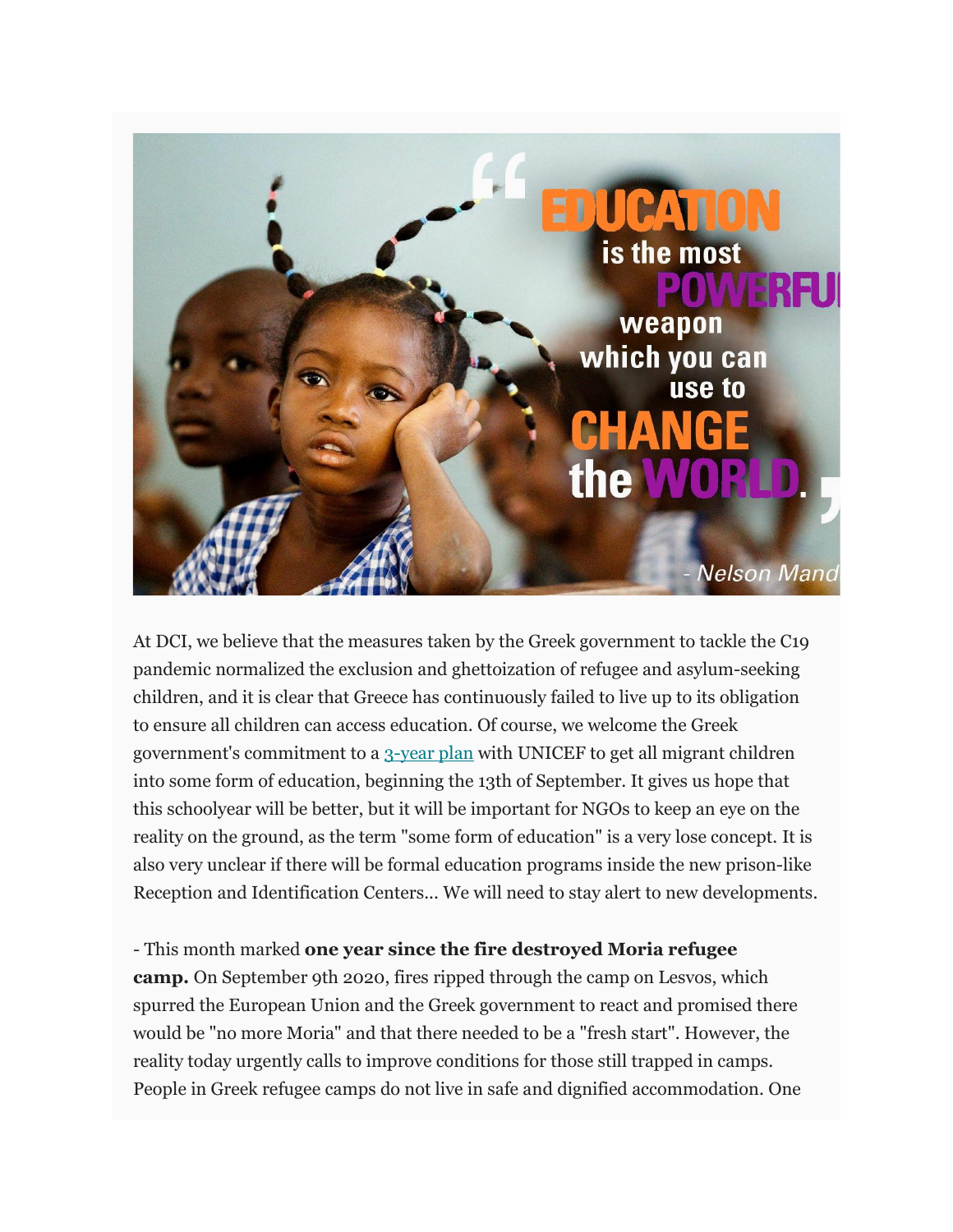year after the Moria fire, camps are becoming even more prison-like. Both residents's exit and NGOs' entry are restricted, which also means that NGOs will have more obstacles providing support and monitoring human rights violations in camps. 45 NGOs and civil society groups have released a [report](https://static1.squarespace.com/static/58e2b73fb3db2bb2904ca55b/t/613861608a14fd12145eccfc/1631084900692/09.21+-+Walling+off+welcome+-+joint+policy+briefing+%28September+2021) last week urging the European Union and Greek government to abandon plans to dramatically restrict the movement of people in refugee camps in Greece.

- Last week marked the inauguration of the new "closed" migrant camp on Samos. The camp has caused outrage amongst human rights defenders as it is surrounded by military-grade fencing, watched over by police, and located in a remote valley. The new camp is highly symbolic of Greece's harsh stance towards migration and of the EU's increasingly fortress-mind. For us and for many other NGOs, this new camp is a disgrace. It is a prison for asylum-seekers, and we find it horrifying that Greece proudly inaugurates this jail while we witness what is happening in Afghanistan. We blame the criminal EU policy on migration that holds and detains people who are escaping violence and punishing them for wanting to be safe and call for self-reflection and the upholding of basic human decency.



- An appeals committee has [rejected the return](https://www.kathimerini.gr/society/561485947/prosfygiko-anatreptiki-apofasi-gia-afganoys/) of a vulnerable Afghan family, ruling that Turkey could not be considered a safe third country for them. DCIG applauds the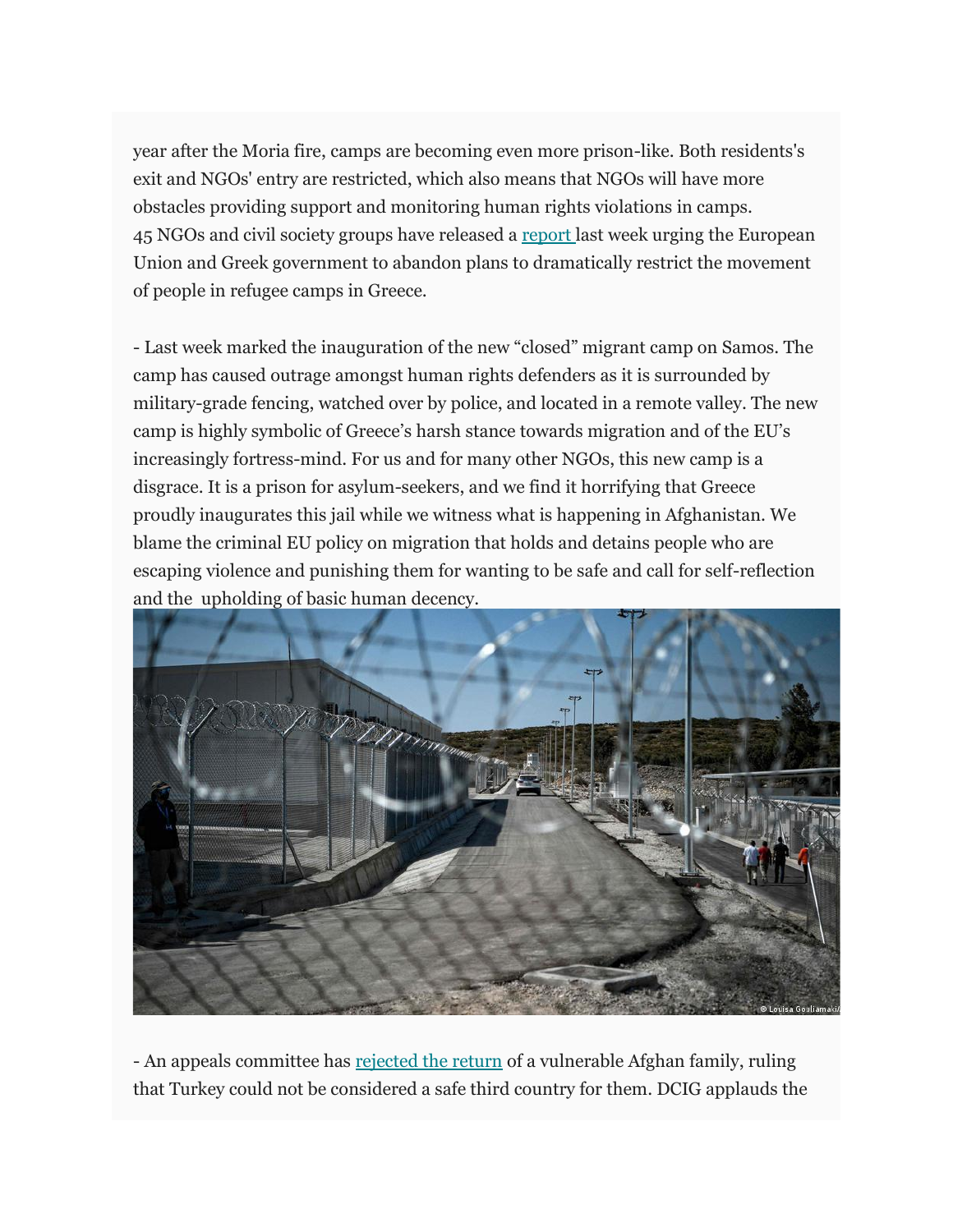second instance decision of the Greek asylum procedure that prevented the return of an extremely vulnerable Afghan family under the [controversial](https://reliefweb.int/report/greece/greece-deems-turkey-safe-refugees-are-not-substantive-examination-asylum-applications) Joint Ministerial Decision that designated Turkey as a safe third country for the asylum-seekers coming from Afghanistan, Syria, Somalia, Pakistan, and Bangladesh. The family included an 83-year-old man with symptoms of dementia and a 61-year-old woman in a wheelchair, unable to speak or support herself. Both had survived beatings by the Taliban. Following that decision, ECRE Legal Officer Stavros Papageorgopoulos [declared](https://ecre.org/greece-appeals-committee-rejects-safe-third-country-return-of-afghan-family-pushbacks-continue-with-ngo-monitoring-prevented/) that "*While this cannot be interpreted as a direct challenge to the JMD, the decision is nonetheless significant as it upholds the obligation to individually assess every case, indicating that the JMD cannot be applied automatically.*"

## **8. What we've been reading:**

We want to share with you our list of the most interesting reports and articles that came out recently:

-This joint report on ["Pushbacks, homelessness and human rights abuses"](https://refugee-rights.eu/wp-content/uploads/2021/06/RRE_pushbacks-homelessness-and-human-rights-abuses.pdf) in Greece during the COVID-19 pandemic, published in June 2021.

- This report from Save the Children, ["Building Forward Better"](https://resourcecentre.savethechildren.net/node/19526/pdf/build-forward-better.pdf), about the global learning crisis following the COVID-19 pandemic

- Fenix Aid's [report on the inadequate emergency response by the Greek government](https://a9ddf9ed-add9-47da-99b2-85f4e198a9a0.usrfiles.com/ugd/a9ddf9_99bdaf9d0c8e45f2852592842eb93c76.pdf)  [to the Moria Fires](https://a9ddf9ed-add9-47da-99b2-85f4e198a9a0.usrfiles.com/ugd/a9ddf9_99bdaf9d0c8e45f2852592842eb93c76.pdf)

- Project Armonia's ["Voices at the borders"](https://secureservercdn.net/160.153.137.218/y5w.ccd.myftpupload.com/wp-content/uploads/2021/07/Voices-at-the-Border-1.pdf) report that shared the stories of displaced people living on Samos island.

-DRC'S recommendations on [the Regulation on Asylum and Migration Management](https://drc.ngo/media/s3cnracy/drc-recommendations-on-the-ramm-august-2021.pdf)

- This report titled ["Back to School? Refugee children in Greece denied right to](https://www.gcr.gr/en/ekdoseis-media/reports/reports/item/1808-back-to-school-refugee-children-in-greece-denied-right-to-education-thematic-report-on-refugee-education-in-greece-by-greek-council-for-refugees-and-save-the-children-international)  [education"](https://www.gcr.gr/en/ekdoseis-media/reports/reports/item/1808-back-to-school-refugee-children-in-greece-denied-right-to-education-thematic-report-on-refugee-education-in-greece-by-greek-council-for-refugees-and-save-the-children-international) created by Greek Council for Refugees in cooperation with Save the Children International

DCI Greece is committed to securing a just and viable future for all children present in the Greek territory. DCI Greece aims to ensure through its actions that children's voice